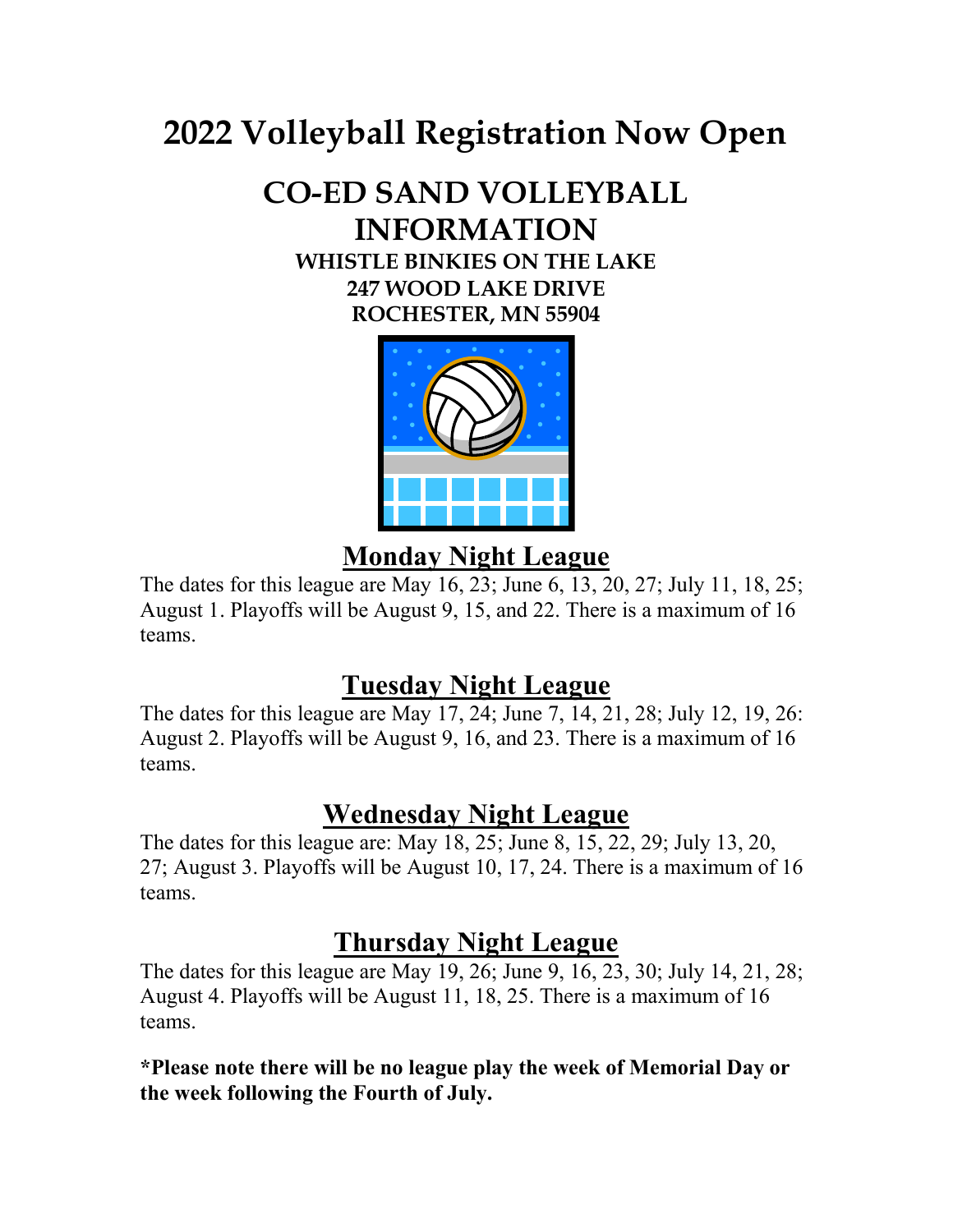## Playoffs

Following the 10 week season, there will be playoffs to determine the top team from each night of play. There will be cash prizes at the end of each league.

### Registration

#### PLEASE NOTE THAT YOU MUST FOLLOW THE REGISTRATION PROCEDURES EXACTLY. DO NOT REGISTER ONLINE UNTIL YOU ARE INSTRUCTED TO DO SO.

Team placement will be done on a  $1<sup>st</sup>$  come,  $1<sup>st</sup>$  served basis.

First, please bring your completed TEAM ROSTER and a CHECK for \$150 to Whistle Binkies on the Lake. Please give them to the manager or bartender. The sooner you turn in your TEAM ROSTER and CHECK, the better chance you have to get your first choice for league night. Once Whistle Binkies receives your application, you will be contacted by a representative to complete your registration online. PLEASE KEEP A COPY OF THE TEAM ROSTER, AS YOU WILL NEED IT TO COMPLETE YOUR ONLINE REGISTRATION.

#### WAIVER OF LIABILITY

All participants must complete a waiver of liability form. All participants in the league assume the risk of injury. Whistle Binkies on the Lake, its volunteers, and employees shall not be liable for injury to person, loss or damage to personal property arising from or in any way resulting from participation in the league.

ALL WAIVER FORMS must be received by 11:59 pm on Sunday, May 8, 2022. PLEASE TURN IN ALL WAIVER FORMS TOGETHER, ALL AT THE SAME TIME. Your team email will receive notification from the league website when the season schedules are completed. This will be no later than Monday, May 2, 2022.

#### SUBMITTING A ROSTER

Each team must submit a roster with a maximum of 12 players. No player may register for more than 1 team in each league. Each player must be at least 18 years of age to participate in the league. Rosters must be submitted, and a waiver of liability must be signed before any player may take the field. Rosters must be finalized and no changes are allowed after the  $3<sup>rd</sup>$  week of play. Once the rosters are finalized no changes may be made. Your roster may include up to 12 players. Please allow for potential injuries and other special circumstances as the cut-off date for roster changes will be June 6, 2022.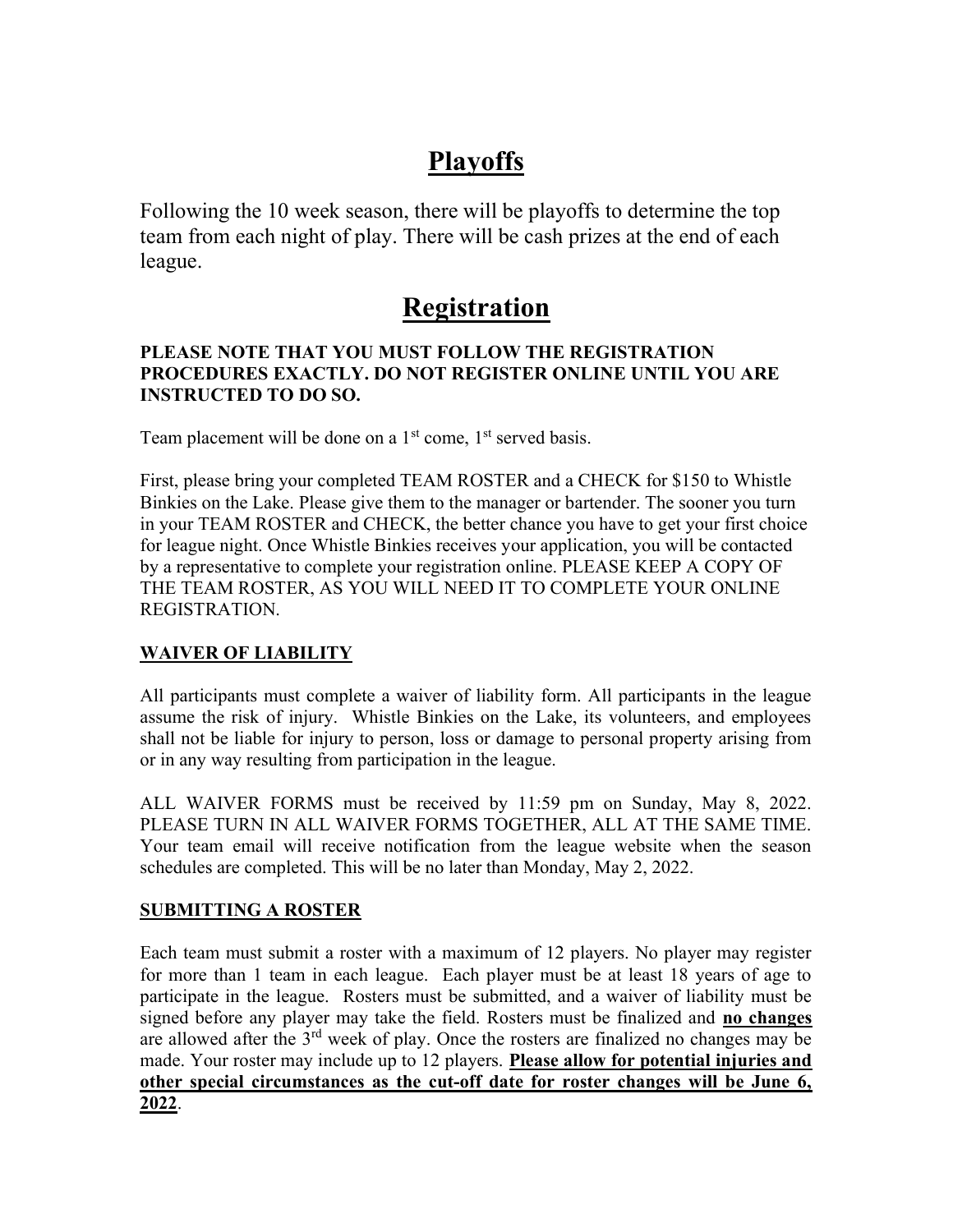#### Teams

- A) A team consists of six players, 3 men and 3 women.
- B) All teams shall be comprised of not more than six players at a time.
- C) Leagues can play with three men and two women, or two men and three women.
- D) At least four players must be present to begin a game (two women and two men).
- E) Teams may pick up a maximum of two players from other teams if they have less than the four players required to start the game. Teams must use all of their team players first and may only pick up Whistle Binkies on the Lake Coed Volleyball League players as substitutes. If a game begins with these substitutes and the teams' eligible players eventually show up, they must be inserted in the line-up immediately in favor of the substitutes. You may not pick-up players for the playoffs. If a team is short players, they will lose by forfeit.
- F) Men and women shall be positioned alternately on the court. When the ball is served, players may change into formations.
- G) When the ball is touched by more than one player on a team, one of the contacts shall be made by a woman. (Blocking the ball is not considered a touch)
- H) One backcourt player (man or women) may also block when there is only one male player in a frontline position.

#### **Start of the Match**

- A) A coin toss will be done between the two opposing captains. The winner has the choice of: serving the first game or choosing which court to start on. At the beginning of the second game the roles are reversed. The coin toss will be done at the beginning of the third game with the winner getting the same options as above.
- B) A match shall consist of 3 games. Each game shall be played to 25 if time permits. A game is over when one team scores 25 points. The winning team must have at least a two-point advantage. If a 24-24 score exists, play will continue until one team wins by 2 points or reaches a cap of 27 points. If the score is 26-26, the next point wins. If a game is tied when game time expires, next point wins the game. All three games must be played within the hour time block. Playoff games will consist of a best 2 out of 3 match. The 3<sup>rd</sup> game will be played to 15 if such a game is necessary.
- C) Both the serving and receiving teams can score.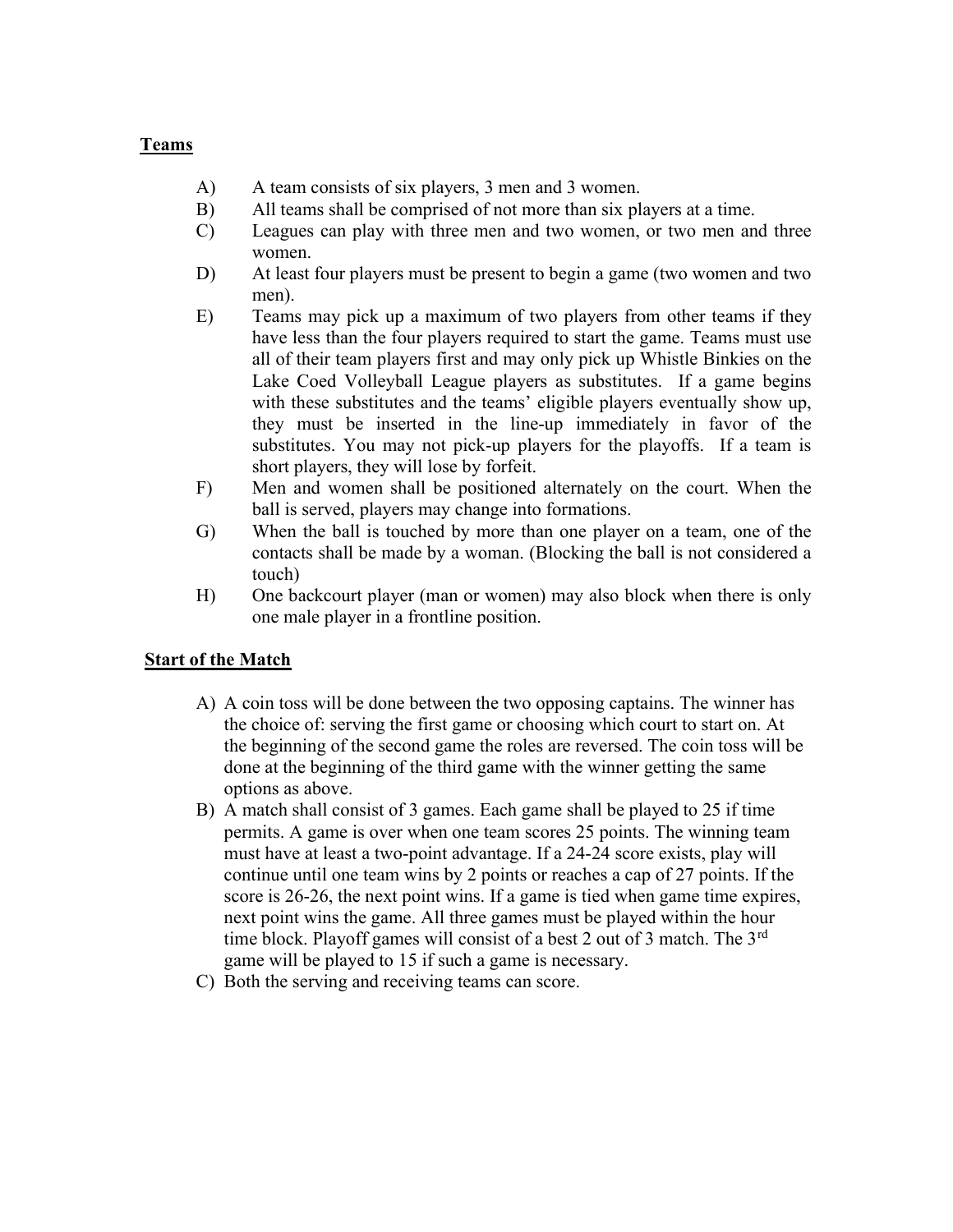#### Serving Regulations

- A) The serve is the act of putting the ball into play by the right back-row player who hits the ball with one hand or arm from the service zone (anywhere beyond the back line and within the two sidelines). The service may not begin until the team with the serve has announced the score of the game and the teams are clearly ready to begin the volley.
- B) The first server for each team is the right back player. Thereafter, the right front player rotates to the serving area.
- C) Serves may be underhand, overhand or a jump serve.
- D) The players of the serving team must not screen the opponents from seeing the contact for service or the path of the ball. This would include a player waving arms, jumping up and down, or moving sideways at the time of the serve. The serving team is also prohibited from making a collective screen when the server is hidden behind two or more teammates and the ball is served over them.
- E) Blocking the serve is not allowed.
- F) Let Serves are legal.
- G) Only one serve is allowed (There are no "re-serves," meaning that a player may not drop a bad toss without serving and then toss it again to serve.) Faults on the serve may occur when:
	- i. Ball touches teammate
	- ii. Ball is passed under the net
	- iii. Ball goes out of bounds
	- iv. Server steps on serving line
- H) The ball is out-of-bounds when it touches any surface, object, or ground outside the court.

#### Game Play

- A) If a player touches the ball or the ball touches a player, he or she is considered as having played the ball.
- B) The ball may be hit by any part of the body.
- C) It is permissible to run out of bounds to play a ball. A ball that is knocked out of bounds by the opponent must be allowed to hit the ground before being touched, unless successfully returned.
- D) When a ball touches a boundary line, it is considered good.
- E) Players are not permitted to scoop or hold the ball. The ball must be clearly batted.
- F) A ball is kept in play if it hits the net and goes over into the opponent's court.
- G) A ball hit into the net by a team may still be kept in play provided that the net is not touched by any player.
- H) One player may hit the ball twice during a volley, however they cannot be in succession. The ball must be returned over the net by the third contact (with the exception of a block).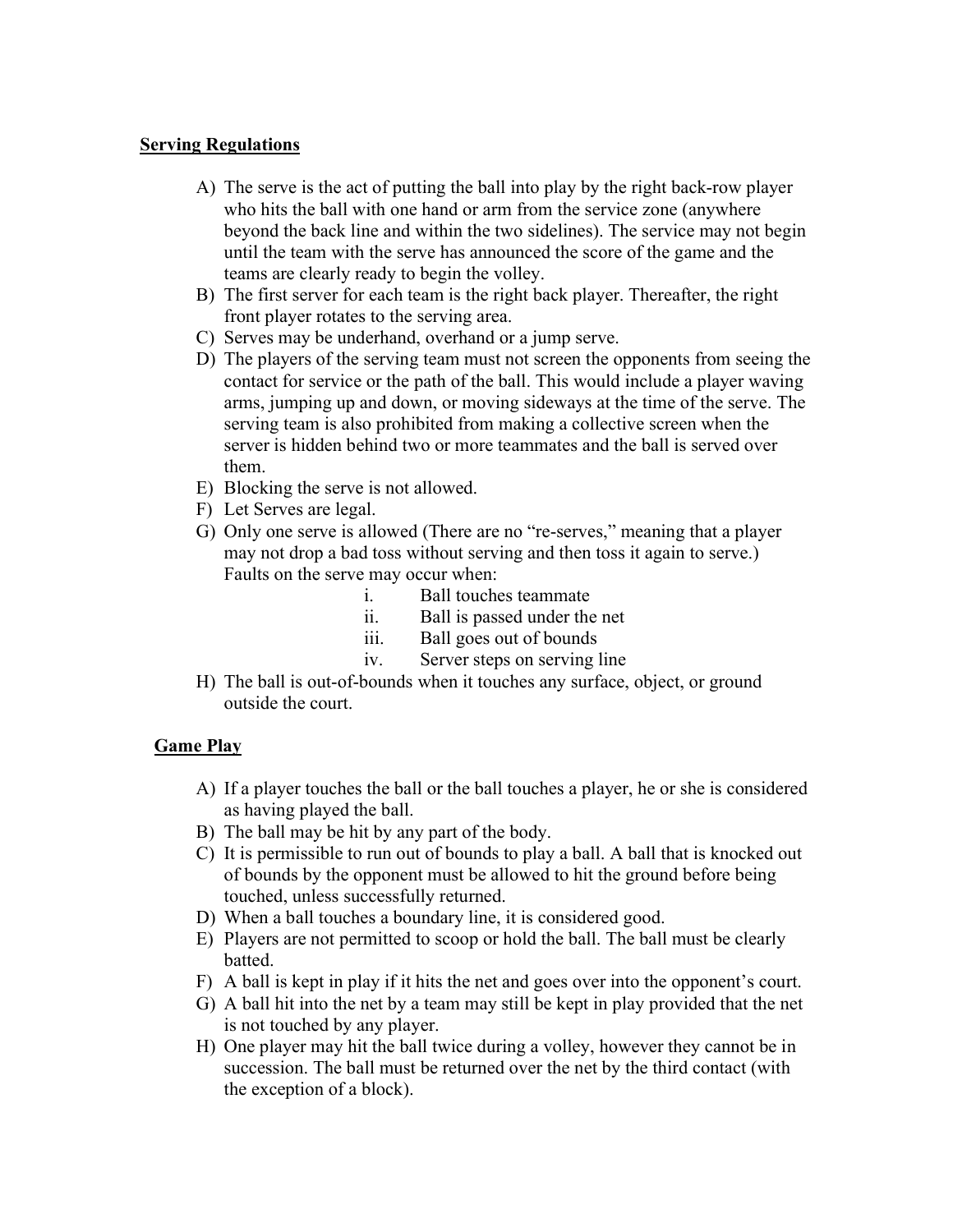- I) A player may cross the centerline with their foot/feet as long as the player does not interfere with the play of an opponent.
- J) If any part of your body or clothing touches the net, it is considered a net foul.
- K) The position of the substitute shall be that of the server.
- L) Replay A replay is the act of putting the ball in play without awarding a point. The same player who served the previous play serves on the replay. A replay shall be declared when:
	- i. A foreign object enters the proximity of the playing area.
	- ii. An obstruction within 6 feet of a boundary line interferes with a player's legitimate effort to legally play the ball.
	- iii. A player is injured.

#### Net Play

- A) Reaching over the net is permitted during:
	- i. The follow-through of a hit made on the player's own side.
	- ii. An attempt to hit
	- iii. A fake hit
	- iv. A block or an attempt to block.
- B) Blocking a ball, which is entirely on the opponent's side of the net, is permitted when the opposing team has had an opportunity to complete its attack. The attack is considered complete when:
	- i. The attacking team has had an opportunity to spike the ball or, intentionally directs the ball into the opponents' court.
	- ii. The attacking team has completed its 3 allowable hits.
	- iii. The ball is falling near the net and no member of the attacking team could reasonably make a play on the ball.
- C) It is a net foul for a player to grasp the cables or standards. Incidental contact is permissible.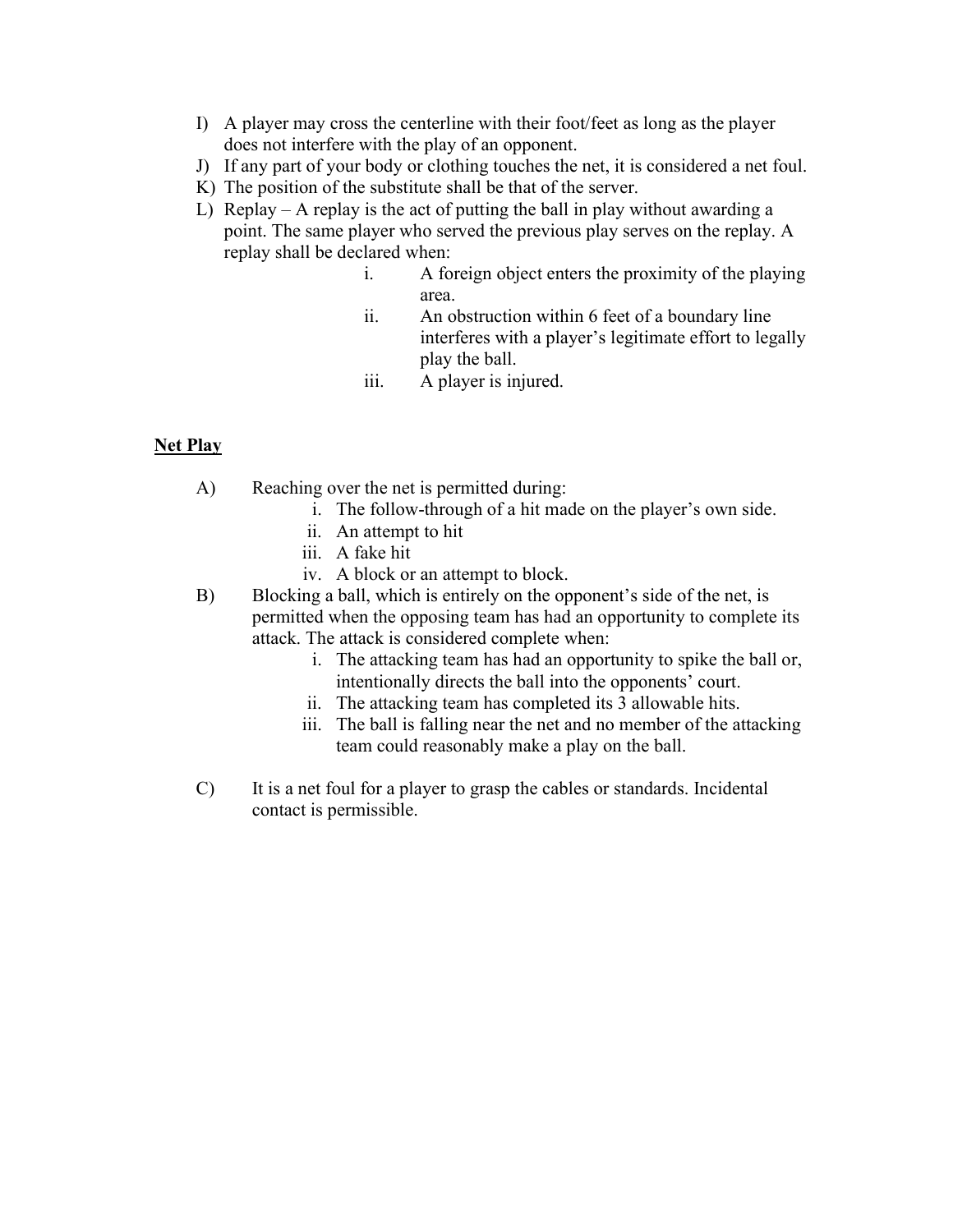## A Few Reminders….

1. Please do not occupy patio tables and chairs during your match. We are first, and foremost, a restaurant and these should be used for customers. You are a customer before and after your match, but a player during your match. Bring your own lawn chairs or blankets if you would like to. You may also take advantage of our bleachers.

2. Outside beverages are not permitted, with the exception of bottled water and Gatorade/Powerade. All other beverages should be obtained from a server or bartender. We will continue to put out a cooler with ice water.

3. No alcohol will be consumed by any players under the age of 21. If an underage player is caught drinking, that player will be removed from play that night. A warning will be issued to the player and the team captain. If the issue arises again, the entire team will be removed from the league. All registration fees will be forfeited.

4. There is a difference between SPORTSMANSHIP and GAMESMANSHIP. We are a League that encourages fun and good sportsmanship. Intimidating gamesmanship will NOT be tolerated. Please approach play so that everybody has fun….win or lose.

5. Please remember that we are a family restaurant and act appropriately before, during, and after your matches. Foul language and obscenities will not be tolerated. Please dress appropriately.

## Any questions, please contact Rich at Rich@Batchelor.com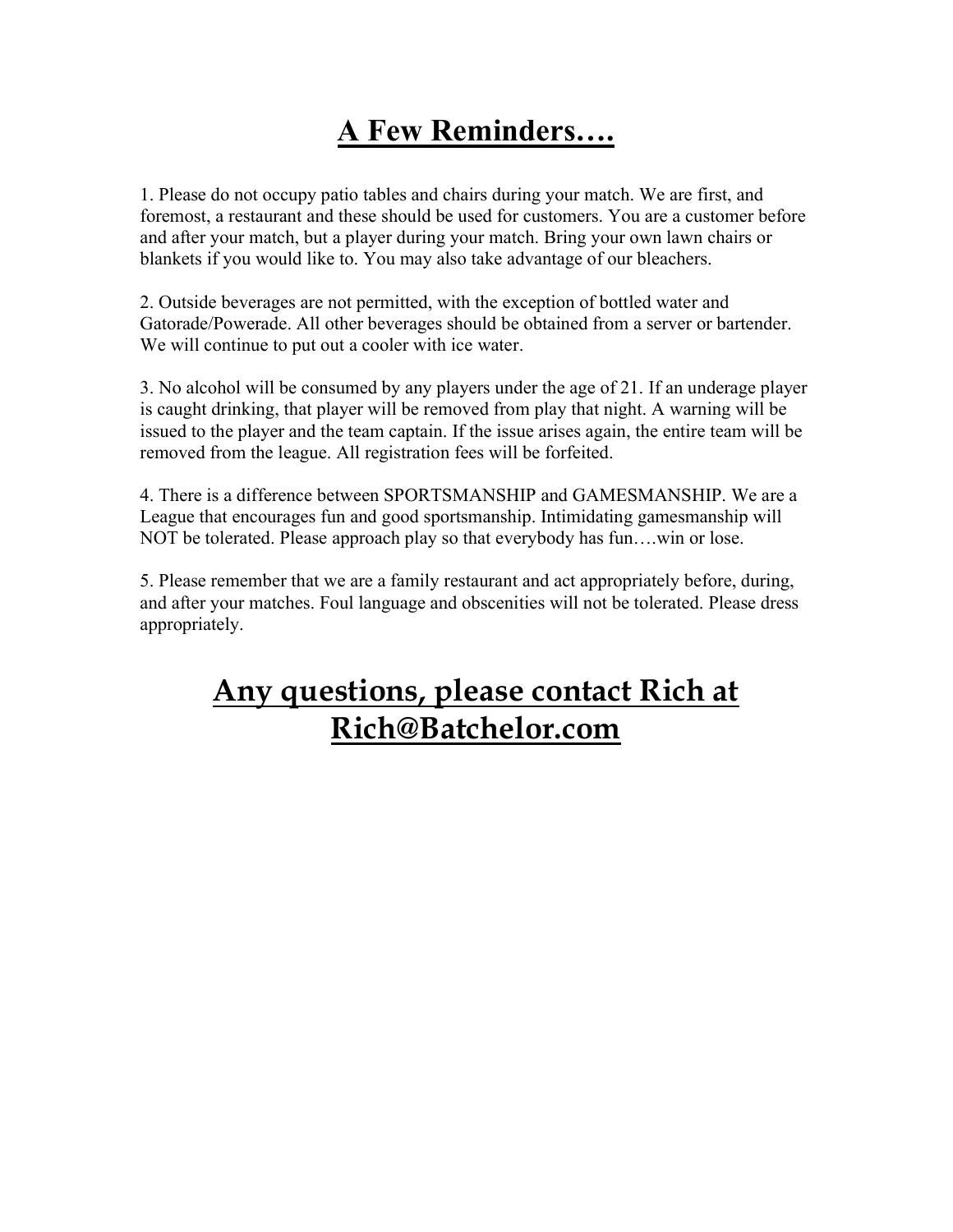## **WHISTLE BINKIES ON THE LAKE CO-ED SAND VOLLEYBALL LEAGUE ROSTER**

|                                                                                                                                                    | TEAM NAME                                                           |
|----------------------------------------------------------------------------------------------------------------------------------------------------|---------------------------------------------------------------------|
|                                                                                                                                                    |                                                                     |
| <b>OUR TEAM WOULD PREFER TO PLAY ON: Mon, Tues, Wed, or Thurs</b><br><b>CHOICE #1</b><br><u> 1989 - Johann Barn, mars eta bainar eta idazlea (</u> |                                                                     |
|                                                                                                                                                    |                                                                     |
| <b>TEAM CAPTAINS</b><br><b>NAME</b>                                                                                                                | EMAIL (required)                                                    |
|                                                                                                                                                    |                                                                     |
| 2.                                                                                                                                                 | <u> 1989 - Jan Samuel Barbara, poeta establecidade por esta apr</u> |
| <b>TEAM MEMBERS</b>                                                                                                                                |                                                                     |
| <b>NAME</b>                                                                                                                                        | EMAIL (required)                                                    |
|                                                                                                                                                    | $\frac{3}{2}$                                                       |
|                                                                                                                                                    | $\mathcal{A}$ .                                                     |
|                                                                                                                                                    | 5.                                                                  |
|                                                                                                                                                    | 6.                                                                  |
|                                                                                                                                                    |                                                                     |
|                                                                                                                                                    |                                                                     |
|                                                                                                                                                    | 9.                                                                  |
|                                                                                                                                                    | 10.                                                                 |
|                                                                                                                                                    |                                                                     |
| 12.                                                                                                                                                |                                                                     |

Please submit a team roster and a check (ONLY) payable to Whistle Binkies on the Lake stapled to the roster. The sooner you do this, the better chance you have of getting your choice of night.